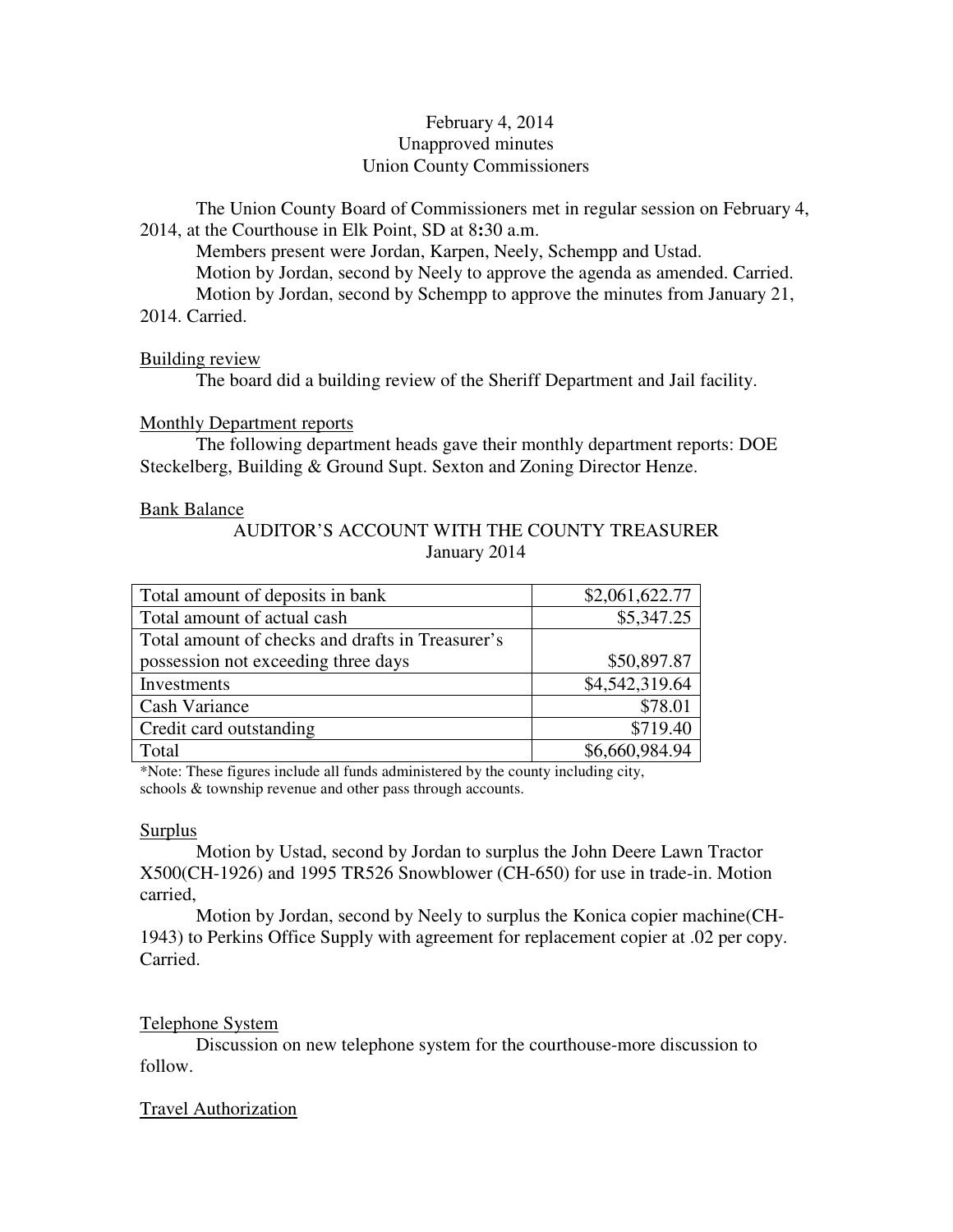Motion by Ustad, second by Schempp to approve travel authorization for VSO Jenkins for training in Sioux Falls on February 18 & 19. Carried.

## Highway

PWA Roggow met with the board to discuss various matters.

 Motion by Ustad, second by Schempp to approve the bid from Sanitation Products with stainless steel box at \$58,398. Carried. Northern Truck Equipment also bid the stainless steel box at \$58,928.

 Motion by Jordan, second by Neely to approve bid for asphalt overlay from Knife River @ 69.70 Asphalt Price Per Ton. Carried. Barkley Asphalt also bid at 74.00.

Motion by Jordan, second by Schempp to approve the following Resolution. Motion carried.

### Resolution #HD2014-01

WHEREAS, seasonal climatic changes can be detrimental to our highways, and, WHEREAS, the Union County Board of County Commissioners desires to protect existing Union County Highways, ultimately saving tax dollars, and,

WHEREAS, South Dakota Codified Laws 32-14-6 allows for the reduction of the legal weight limit, which may be carried upon highways within Union County,

THEREFORE, BE IT RESOLVED, that certain Union County Highways be restricted to a load limit of 7 tons per axle imposed on trucks, trailers, and wagons. The Union County Highway Superintendent will cause to be installed adequate warning signs notifying the traveling public of the load weight restrictions on the restricted highways, and that the restrictions will be in force upon the placing of such signs, and

BE IT FURTHER RESOLVED, that the penalty for the violation of the load restrictions shall be as set forth in SDCL 32-22-55.

Dated this  $4<sup>th</sup>$  day of February, 2014.

### Executive Session

 Motion by Jordan, second by Neely to enter executive session at 10:00 a.m. to discuss legal and personnel. Chairman declared the board out of executive session at 11:00 a.m.

# Civil Bend Township

 Civil Bend Township board members (Mike Hanson, Allan Hagen, Donald Gray) met with the board regarding signage within the township. They will provide the maps and information for the next meeting.

### Nuisance Hearing

 Planning Director Henze met with the board regarding the nuisance on Minor Tr. 3 less lot H1, 5-89-48.Motion by Jordan, second by Schempp to declare a nuisance and require that trees and rubble be removed in thirty days (March 4). Motion carried.

## Conservation District

 Conservation District board members (Gene Ericson and Arden Wiksen/Laura Suing-secretary) met and requested additional funding of \$13,000 for 2015.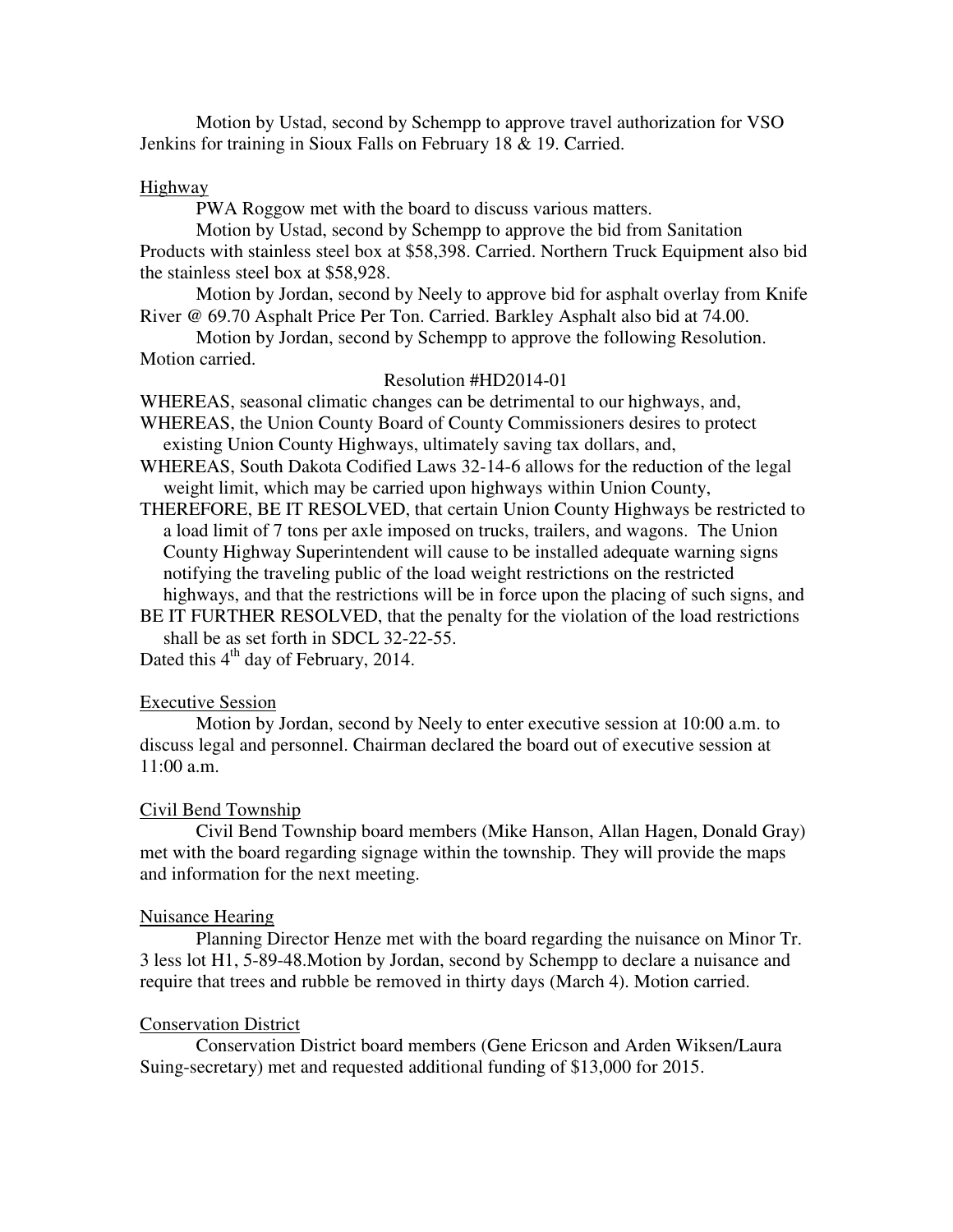# SDSU

 Peter Nielson, SDSU, met with the board to discuss the 4-H Program Director as Rachel Bonine has resigned. Neilson is suggesting a 40% share with this position with Clay (40%) and Yankton (20%). Also present were Donna Bitaker and Andy Jensen.

## Ordinances UCC 2014-001 and UCC 2014-002

Motion by Ustad, second by Neely to approve the following ordinance. Carried. ORDINANCE NO.UCC 2014-001

AN ORDINANCE TO AMEND THE LAND USE DEVELOPMENT ORDINANCE OF UNION COUNTY, SOUTH DAKOTA, FROM ENERGY CENTER PLANNED DEVELOPMENT DISTRICT TO AGRICULTURAL

BE IT ORDAINED BY THE BOARD OF COMMISSIONERS, UNION COUNTY, SOUTH DAKOTA:

 Section 1. That the Land Use Development Ordinance of Union County, South Dakota, be and the same is hereby amended to zone the following property to Agricultural to wit:

 S1/2 SW1/4 3-92-50, N1/2 SW1/4 3-92-50, SW1/4 less NW1/4 SW1/4 10-92- 50, and the NW1/4 SW1/4 10-92-50.

 Section 2. The Planning Director is hereby authorized to enter such change upon the official zoning map upon adoption of this amendment.

Approved this the 4th day of February, 2014

 Motion by Schempp, second by Jordan to approve the following ordinance. Carried.

# ORDINANCE NO.UCC 2014-002

AN ORDINANCE TO AMEND THE LAND USE DEVELOPMENT ORDINANCE OF UNION COUNTY, SOUTH DAKOTA, FROM AGRICULTURAL TO COMMERCIAL ZONING

BE IT ORDAINED BY THE BOARD OF COMMISSIONERS, UNION COUNTY, SOUTH DAKOTA:

 Section 1. That the Land Use Development Ordinance of Union County, South Dakota, be and the same is hereby amended to zone the following property to Commercial to wit:

Tract 1 of the NE1/4 NE1/4 of section 30, T93N, R50W

 Section 2. The Planning Director is hereby authorized to enter such change upon the official zoning map upon adoption of this amendment.

Approved this the 4th day of February, 2014

# Claims

Motion by Jordan, second by Schempp to approve the following claims. Carried.

The following claims have been audited, approved and warrants drawn on the same: Biweekly payroll for 02-07-2014: Auditor \$156.00; Treasurer \$273.00; Election: \$26.00; State's Attorney \$529.88; Public Building \$792.54; Register of Deeds \$646.51; Sheriff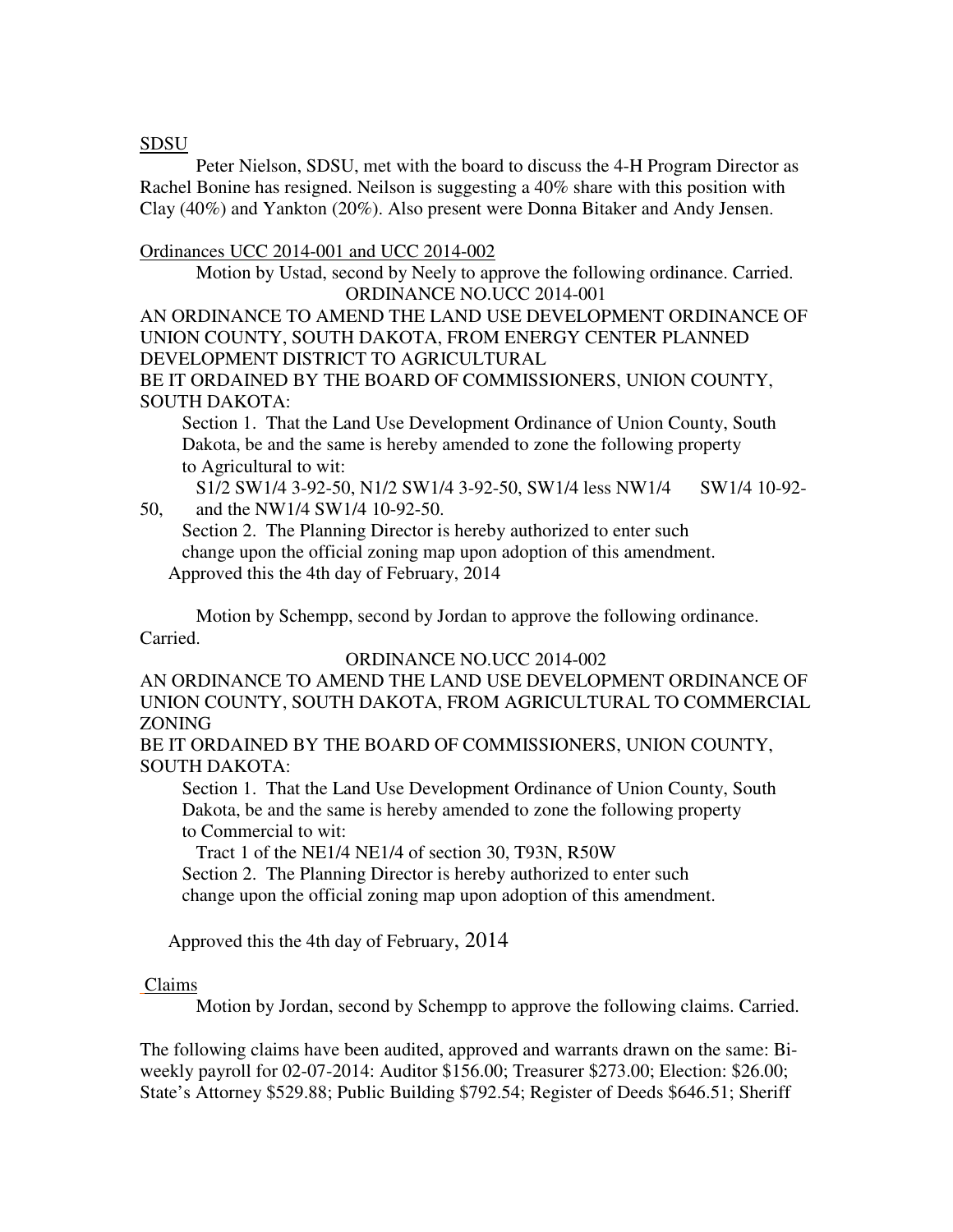\$33,769.39; Nurse \$190.50; WIC \$266.70; Highway \$21,094.95; EMA \$45.73. Courthouse payroll for the month of January \$2014: Commissioners \$5,075.00; Auditor \$9,469.59; Data Processing \$230.74; Treasurer \$12,582.40; State's Attorney \$14,837.00; Public Building \$4,157.66; Assessor \$9,974.42; Register of Deeds \$6,676.67; Veteran \$1,314.54; Sheriff \$4,947.50; Nurse \$942.86; Jail \$116.99; Extension \$1,369.50; Fair \$1,378.74; Weed \$491.79; Planning & Zoning \$3,445.55; Highway \$7,221.08; EMA \$1,538.50.Aaladin Industries (Repair) \$14.30; Accurate Reporting (Transcripts) \$157.50; Alcester Union (Legals) \$317.00; Am San (Supp) \$279.96; American Stamp & Marking (Supp) \$18.22; Avery Brothers Sign Co (Supp) \$1,372.00; Bear, Inc. (Repair) \$157.20; Beresford Municipal Telephone (Util) \$338.72; Beresford Republic (Legals) \$342.81; Bierschbach Equip (Supp) \$143.80; Bob Barker (Supp) \$314.86; Bomgaars (Repair) \$19.99; Brock White (Repair) \$2,718.00; Caterpillar Financial (Payment) \$2,678.64; CDW Gov't (Supp) \$111.50; Cedar Shore (Lodging) \$163.90; Century Business Prod (Copier) \$4,725.00; Century Link (Util) \$2.92; CSI (Repair) \$112.50; Concrete Materials (Supp) \$3,892.88; Country Estates (Maint) \$321.17; Custom Cage (Supp) \$690.00; Dakota Dunes NSC Times (Legals) \$304.29; Dawn Steckelberg (Per Diem) \$38.00; Dial-Net BTI (Repair) \$125.00; Document Depot & Destruction (Maint) \$80.00; Nel Golden (Per Diem) \$38.00; Dunes Animal Hospital (Care) \$117.00; Electronic Engineering (Maint) \$1,096.95; Enventis (Util) \$122.70; Filter Care (Supp) \$144.70; Frantzen Reporting (Transcripts) \$241.00; Harry Heads & Automotive Machine (Repair) \$45.00; High Country Agricultural (Supp) \$159.95; Homandberg Electric (Repair) \$814.16; Ind Radiator Works (Repair) \$359.00; Iowa Office Supply (Maint) \$280.07; Jacks Uniform & Equip (Supp) \$423.98; Jacobson Auto Parts (Supp) \$650.00; Janitor Depot (Supp) \$261.00; Jeanne M Bossman (Transcripts) \$147.00;Jensen Ins Agency (Ins) \$695.00; Jim Hawk (Supp) \$247.00; Joan Kittelson (MI Hearing) \$15.00; Johnson Feed (Supp) \$2,925.60; Juror Fees \$1,632.84; Katie Johnson (Pub Def) \$2,406.71; Knology (Util) \$156.70; L G Everist (Supp) \$30,863.63; Lawson Products (Supp) \$101.38; Leader Courier (Legals) \$336.70; Lucy Lewno (MI Hearing) \$150.49; Marv Ekeren (MI Hearing) \$15.00; Mcleods (Supp) \$370.68; Michael McGill (Pub Def) \$2,406.71; MidAmerican Energy (Util) \$1,026.97; Muller Auto Parts (Repair/Supp) \$442.67; Nygren's True Value (Repair/Supp) \$155.73; Office Systems (Maint) \$727.76; Ollies Drive Inn (Meals for Jail) \$11,151.85; Olson's Ace Hardware (Repair/Supp) \$31.07; PCS Mobile (Supp) \$591.00; Pedersen Machine (Repair/Supp) \$471.73; Perkins Office Solutions (Supp) \$111.96; Peterson, Stuart, Rumpca & Rasmussen (Pub Def) \$7,220.13; Pioneer Drug (Drugs) \$1,074.30; Printing Plus (Supp) \$323.00; Pyle Automotive (Maint) \$40.75; Quill (Supp) \$146.33; River Lodge (Lodging) \$58.00; SD State Health Lab (BL Draw) \$19.00; SDACES (Dues) \$30.00; SDEMA (Dues) \$60.00; Select Parts (Repair) \$383.05; Sheriff of Woodbury County (Return) \$18.43; Sherri Bousquet (Per Diem) \$64.00; Shreves Law Office (Ct Appt Atty) \$240.29; Sioux City Truck & Trailer (Repair) \$172.55; Sioux City Wintronic (Repair) \$43.41; Sioux Equip (Repair) \$204.35; Sioux Falls Two-Way Radio (Maint) \$202.24; Sioux Laundry (Wash for Jail) \$654.84; Southeast Farmers Coop (Supp) \$688.23; Stacy Verdoorn (Meals) \$4.22; State Radio Communication (Maint) \$3,000.00; Vermillion Ford (Supp) \$30.00; Wigman Company (Repair) \$627.96; Wrenn's Plumbing & Heating (Repair) \$225.00; Yankton County (Return MI) \$25.00.